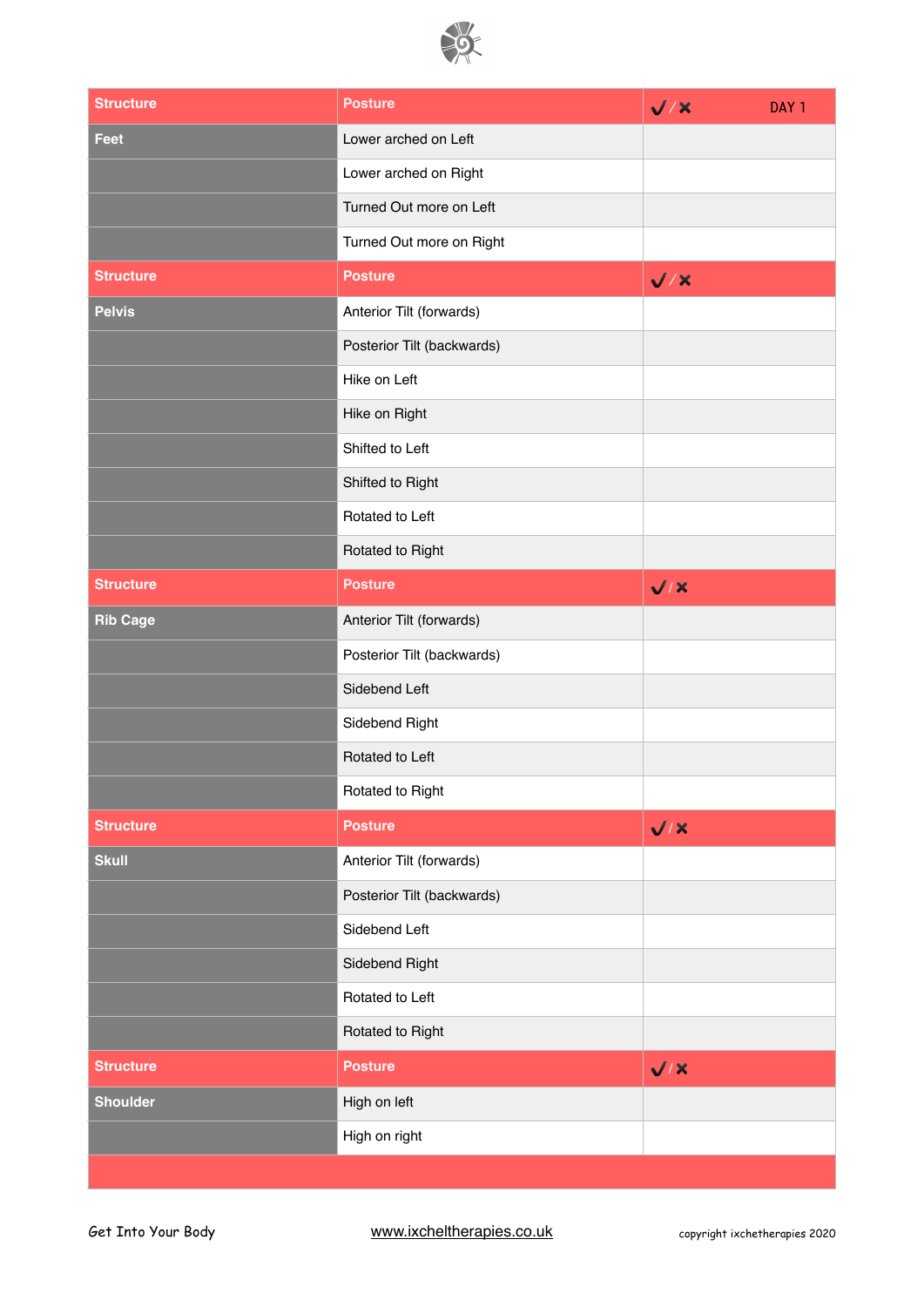

| <b>Structure</b> | <b>Posture</b>             | $\sqrt{X}$ | Day 2 |
|------------------|----------------------------|------------|-------|
| <b>Feet</b>      | Lower arched on Left       |            |       |
|                  | Lower arched on Right      |            |       |
|                  | Turned Out more on Left    |            |       |
|                  | Turned Out more on Right   |            |       |
| <b>Structure</b> | <b>Posture</b>             | $\sqrt{2}$ |       |
| <b>Pelvis</b>    | Anterior Tilt (forwards)   |            |       |
|                  | Posterior Tilt (backwards) |            |       |
|                  | Hike on Left               |            |       |
|                  | Hike on Right              |            |       |
|                  | Shifted to Left            |            |       |
|                  | Shifted to Right           |            |       |
|                  | Rotated to Left            |            |       |
|                  | Rotated to Right           |            |       |
| <b>Structure</b> | <b>Posture</b>             | $\sqrt{X}$ |       |
| <b>Rib Cage</b>  | Anterior Tilt (forwards)   |            |       |
|                  | Posterior Tilt (backwards) |            |       |
|                  | Sidebend Left              |            |       |
|                  | Sidebend Right             |            |       |
|                  | Rotated to Left            |            |       |
|                  | Rotated to Right           |            |       |
| <b>Structure</b> | <b>Posture</b>             | $\sqrt{X}$ |       |
| <b>Skull</b>     | Anterior Tilt (forwards)   |            |       |
|                  | Posterior Tilt (backwards) |            |       |
|                  | Sidebend Left              |            |       |
|                  | Sidebend Right             |            |       |
|                  | Rotated to Left            |            |       |
|                  | Rotated to Right           |            |       |
| <b>Structure</b> | <b>Posture</b>             | $\sqrt{X}$ |       |
| <b>Shoulder</b>  | High on left               |            |       |
|                  | High on right              |            |       |
|                  |                            |            |       |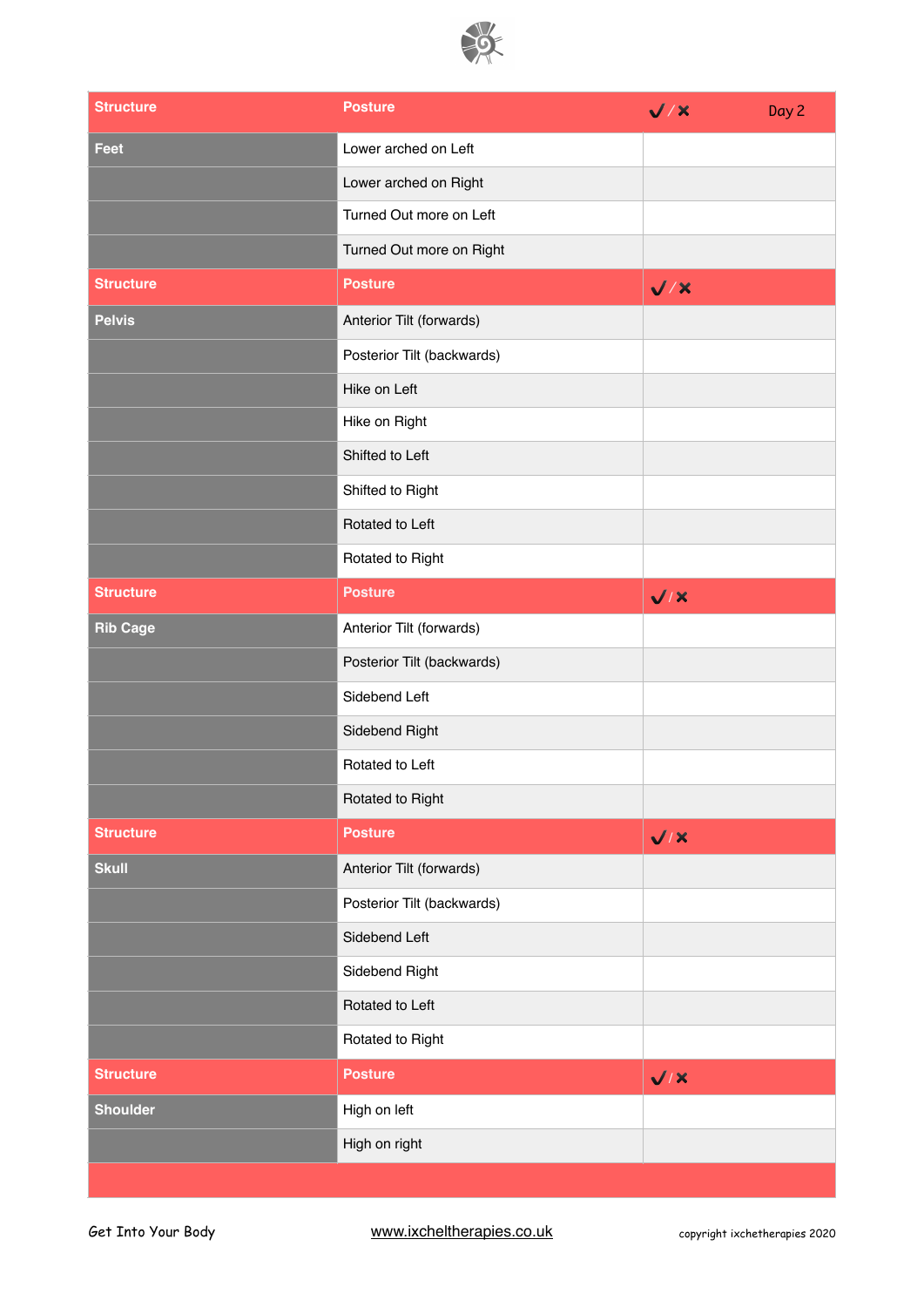

| <b>Structure</b> | <b>Posture</b>             | $\sqrt{2}$ | Day 3 |
|------------------|----------------------------|------------|-------|
| Feet             | Lower arched on Left       |            |       |
|                  | Lower arched on Right      |            |       |
|                  | Turned Out more on Left    |            |       |
|                  | Turned Out more on Right   |            |       |
| <b>Structure</b> | <b>Posture</b>             | $\sqrt{2}$ |       |
| <b>Pelvis</b>    | Anterior Tilt (forwards)   |            |       |
|                  | Posterior Tilt (backwards) |            |       |
|                  | Hike on Left               |            |       |
|                  | Hike on Right              |            |       |
|                  | Shifted to Left            |            |       |
|                  | Shifted to Right           |            |       |
|                  | Rotated to Left            |            |       |
|                  | Rotated to Right           |            |       |
| <b>Structure</b> | <b>Posture</b>             | $\sqrt{X}$ |       |
| <b>Rib Cage</b>  | Anterior Tilt (forwards)   |            |       |
|                  | Posterior Tilt (backwards) |            |       |
|                  | Sidebend Left              |            |       |
|                  | Sidebend Right             |            |       |
|                  | Rotated to Left            |            |       |
|                  | Rotated to Right           |            |       |
| <b>Structure</b> | <b>Posture</b>             | $\sqrt{X}$ |       |
| <b>Skull</b>     | Anterior Tilt (forwards)   |            |       |
|                  | Posterior Tilt (backwards) |            |       |
|                  | Sidebend Left              |            |       |
|                  | Sidebend Right             |            |       |
|                  | Rotated to Left            |            |       |
|                  | Rotated to Right           |            |       |
| <b>Structure</b> | <b>Posture</b>             | $\sqrt{X}$ |       |
| <b>Shoulder</b>  | High on left               |            |       |
|                  | High on right              |            |       |
|                  |                            |            |       |

 $\overline{D}$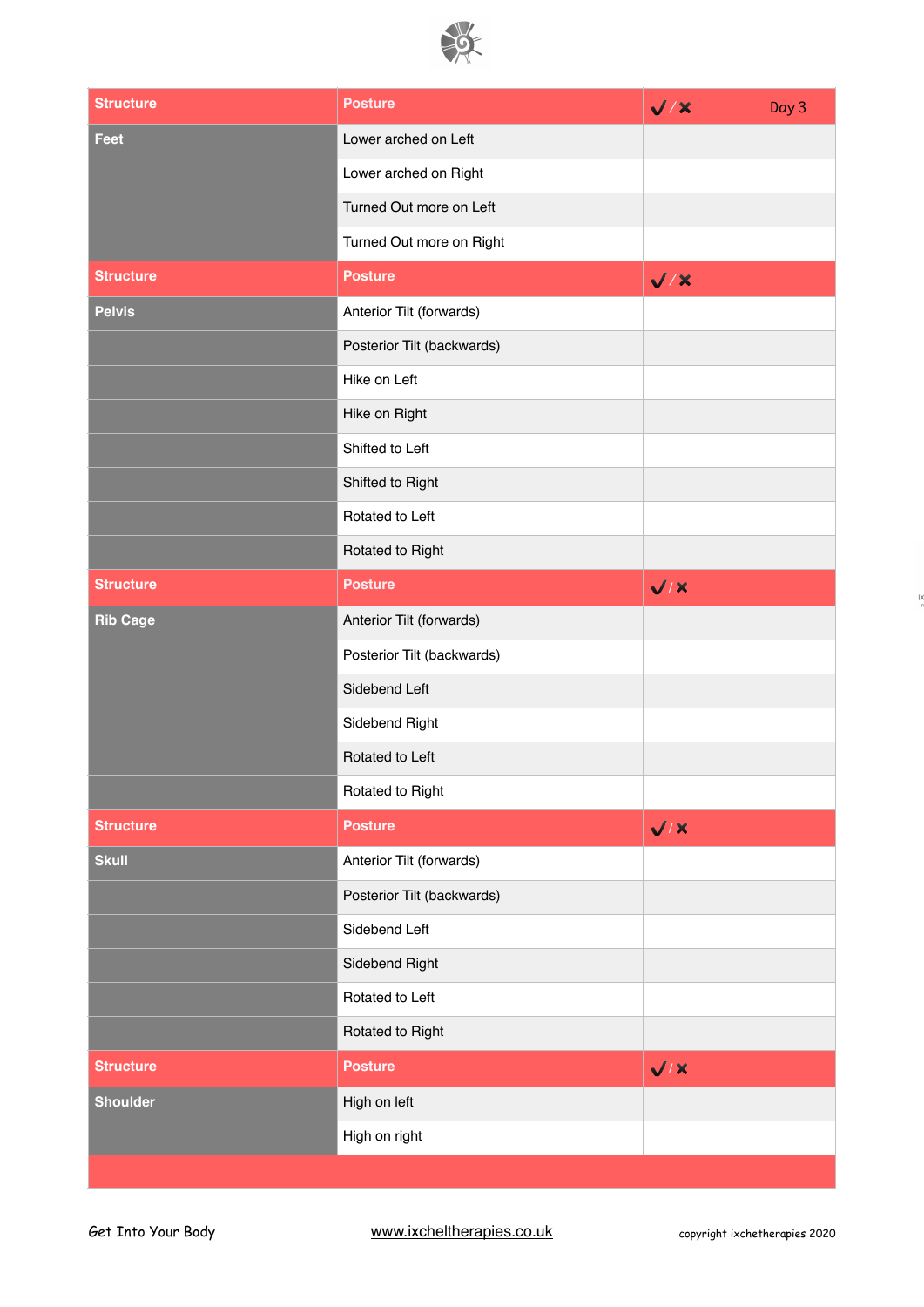

| <b>Structure</b> | <b>Posture</b>             | $\sqrt{X}$ | Day 4 |
|------------------|----------------------------|------------|-------|
| Feet             | Lower arched on Left       |            |       |
|                  | Lower arched on Right      |            |       |
|                  | Turned Out more on Left    |            |       |
|                  | Turned Out more on Right   |            |       |
| <b>Structure</b> | <b>Posture</b>             | $\sqrt{2}$ |       |
| <b>Pelvis</b>    | Anterior Tilt (forwards)   |            |       |
|                  | Posterior Tilt (backwards) |            |       |
|                  | Hike on Left               |            |       |
|                  | Hike on Right              |            |       |
|                  | Shifted to Left            |            |       |
|                  | Shifted to Right           |            |       |
|                  | Rotated to Left            |            |       |
|                  | Rotated to Right           |            |       |
| <b>Structure</b> | <b>Posture</b>             | $\sqrt{1}$ |       |
| <b>Rib Cage</b>  | Anterior Tilt (forwards)   |            |       |
|                  | Posterior Tilt (backwards) |            |       |
|                  | Sidebend Left              |            |       |
|                  | Sidebend Right             |            |       |
|                  | Rotated to Left            |            |       |
|                  | Rotated to Right           |            |       |
| <b>Structure</b> | <b>Posture</b>             | $\sqrt{X}$ |       |
| <b>Skull</b>     | Anterior Tilt (forwards)   |            |       |
|                  | Posterior Tilt (backwards) |            |       |
|                  | Sidebend Left              |            |       |
|                  | Sidebend Right             |            |       |
|                  | Rotated to Left            |            |       |
|                  | Rotated to Right           |            |       |
| <b>Structure</b> | <b>Posture</b>             | $\sqrt{1}$ |       |
| <b>Shoulder</b>  | High on left               |            |       |
|                  | High on right              |            |       |
|                  |                            |            |       |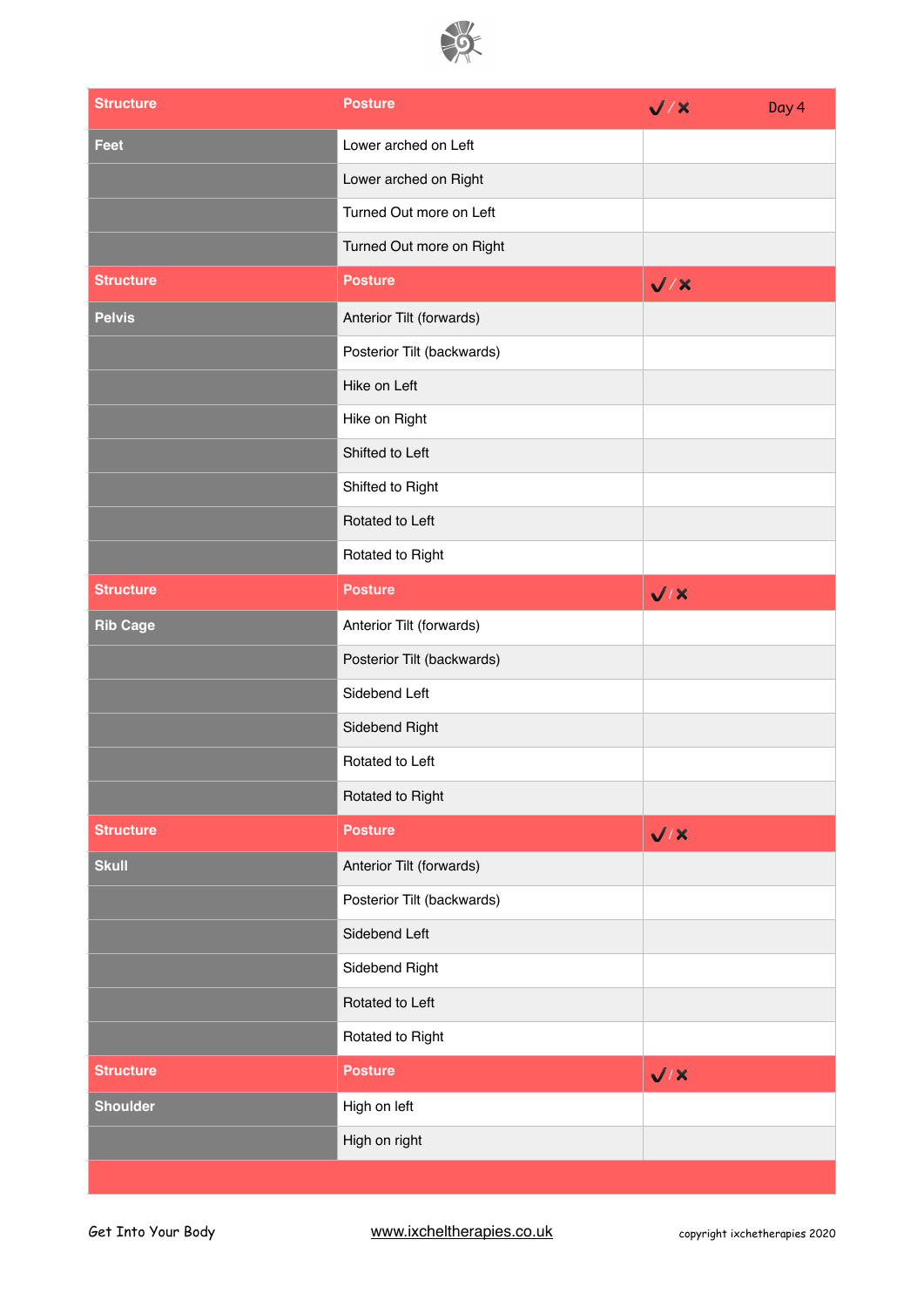

| <b>Structure</b> | <b>Posture</b>             | $\sqrt{X}$ | Day 5 |
|------------------|----------------------------|------------|-------|
| <b>Feet</b>      | Lower arched on Left       |            |       |
|                  | Lower arched on Right      |            |       |
|                  | Turned Out more on Left    |            |       |
|                  | Turned Out more on Right   |            |       |
| <b>Structure</b> | <b>Posture</b>             | $\sqrt{X}$ |       |
| <b>Pelvis</b>    | Anterior Tilt (forwards)   |            |       |
|                  | Posterior Tilt (backwards) |            |       |
|                  | Hike on Left               |            |       |
|                  | Hike on Right              |            |       |
|                  | Shifted to Left            |            |       |
|                  | Shifted to Right           |            |       |
|                  | Rotated to Left            |            |       |
|                  | Rotated to Right           |            |       |
| <b>Structure</b> | <b>Posture</b>             | $\sqrt{X}$ |       |
| <b>Rib Cage</b>  | Anterior Tilt (forwards)   |            |       |
|                  | Posterior Tilt (backwards) |            |       |
|                  | Sidebend Left              |            |       |
|                  | Sidebend Right             |            |       |
|                  | Rotated to Left            |            |       |
|                  | Rotated to Right           |            |       |
| <b>Structure</b> | <b>Posture</b>             | $\sqrt{X}$ |       |
| <b>Skull</b>     | Anterior Tilt (forwards)   |            |       |
|                  | Posterior Tilt (backwards) |            |       |
|                  | Sidebend Left              |            |       |
|                  | Sidebend Right             |            |       |
|                  | Rotated to Left            |            |       |
|                  | Rotated to Right           |            |       |
| <b>Structure</b> | <b>Posture</b>             | $\sqrt{1}$ |       |
| <b>Shoulder</b>  | High on left               |            |       |
|                  | High on right              |            |       |
|                  |                            |            |       |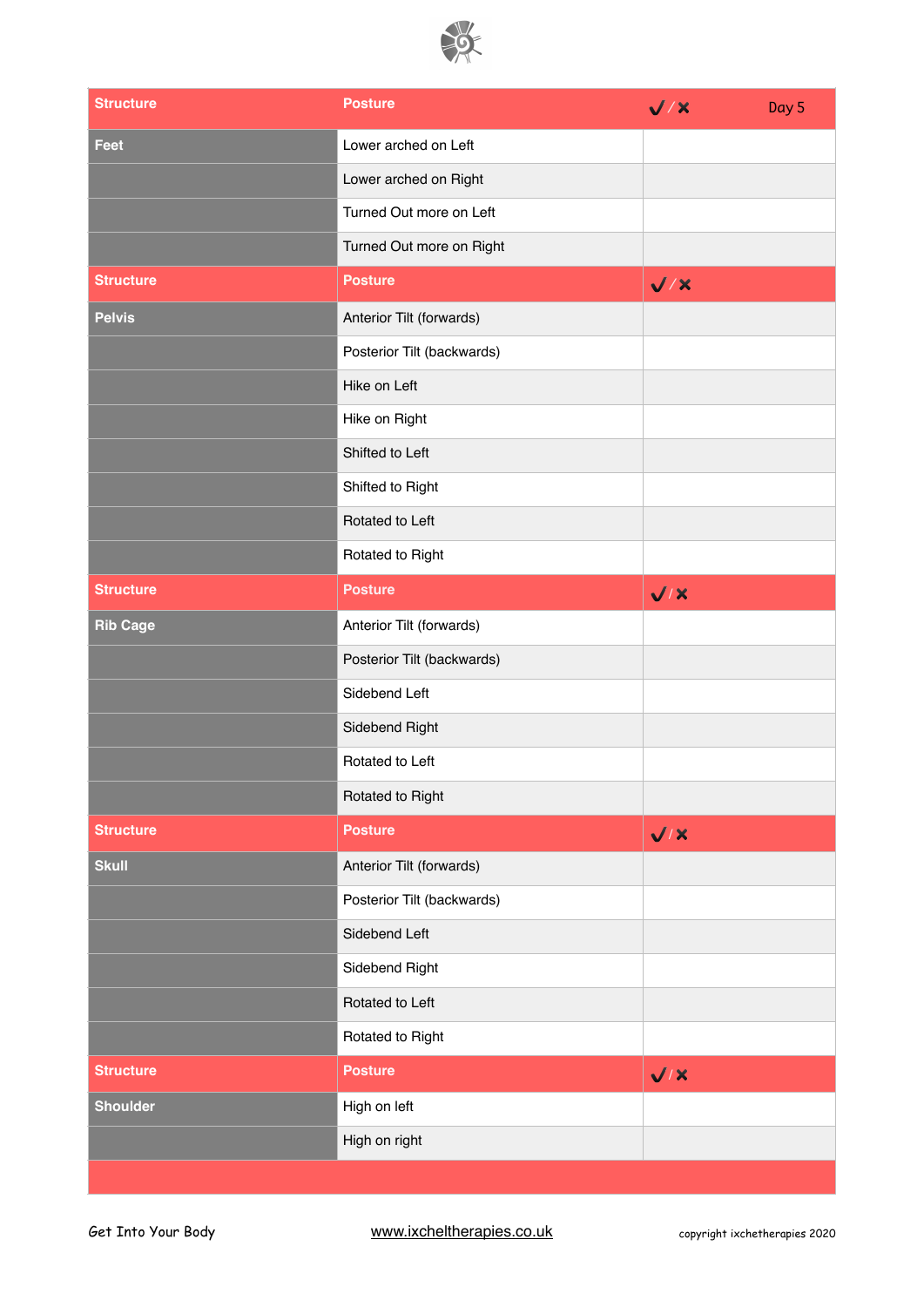

| <b>Structure</b> | <b>Posture</b>             | $\sqrt{X}$ | Day <sub>6</sub> |
|------------------|----------------------------|------------|------------------|
| Feet             | Lower arched on Left       |            |                  |
|                  | Lower arched on Right      |            |                  |
|                  | Turned Out more on Left    |            |                  |
|                  | Turned Out more on Right   |            |                  |
| <b>Structure</b> | <b>Posture</b>             | $\sqrt{2}$ |                  |
| <b>Pelvis</b>    | Anterior Tilt (forwards)   |            |                  |
|                  | Posterior Tilt (backwards) |            |                  |
|                  | Hike on Left               |            |                  |
|                  | Hike on Right              |            |                  |
|                  | Shifted to Left            |            |                  |
|                  | Shifted to Right           |            |                  |
|                  | Rotated to Left            |            |                  |
|                  | Rotated to Right           |            |                  |
| <b>Structure</b> | <b>Posture</b>             | $\sqrt{1}$ |                  |
| <b>Rib Cage</b>  | Anterior Tilt (forwards)   |            |                  |
|                  | Posterior Tilt (backwards) |            |                  |
|                  | Sidebend Left              |            |                  |
|                  | Sidebend Right             |            |                  |
|                  | Rotated to Left            |            |                  |
|                  | Rotated to Right           |            |                  |
| <b>Structure</b> | <b>Posture</b>             | V/X        |                  |
| <b>Skull</b>     | Anterior Tilt (forwards)   |            |                  |
|                  | Posterior Tilt (backwards) |            |                  |
|                  | Sidebend Left              |            |                  |
|                  | Sidebend Right             |            |                  |
|                  | Rotated to Left            |            |                  |
|                  | Rotated to Right           |            |                  |
| <b>Structure</b> | <b>Posture</b>             | $\sqrt{1}$ |                  |
| <b>Shoulder</b>  | High on left               |            |                  |
|                  | High on right              |            |                  |
|                  |                            |            |                  |